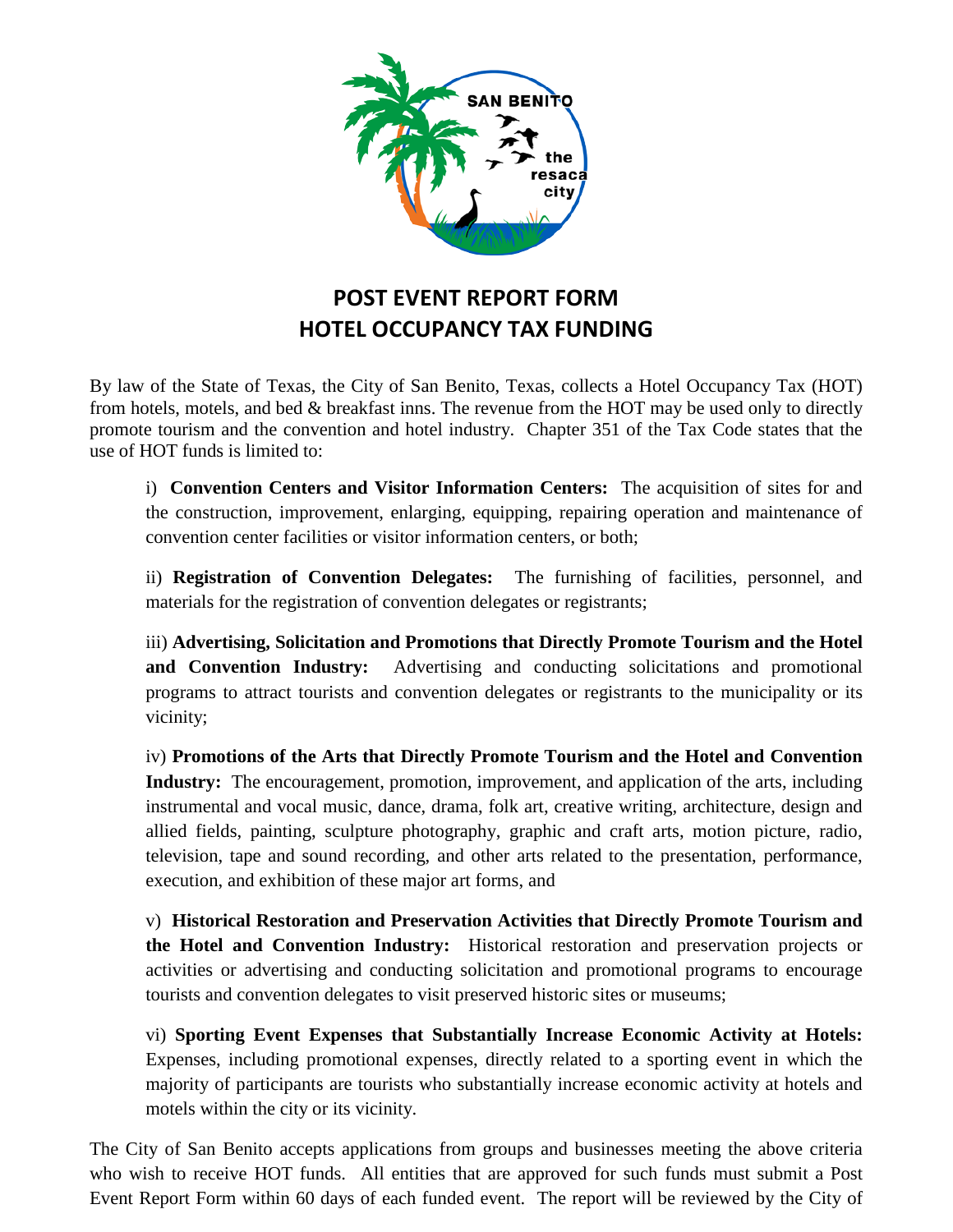San Benito to determine how well the entity met its goals and will be used in consideration of future hotel occupancy tax funding requests. Priority will be given to those events that demonstrate an ability to generate overnight visitors to the City of San Benito.

## **POST EVENT REPORT FORM**

## **ORGANIZATION INFORMATION**

| City, State, Zip: 2008. Experience of the State of Table 2014. The State of Table 2014. The State of Table 201 |  |
|----------------------------------------------------------------------------------------------------------------|--|
|                                                                                                                |  |
|                                                                                                                |  |
|                                                                                                                |  |
| <b>PROJECT OR EVENT</b>                                                                                        |  |
|                                                                                                                |  |
|                                                                                                                |  |
|                                                                                                                |  |
|                                                                                                                |  |
|                                                                                                                |  |
|                                                                                                                |  |
|                                                                                                                |  |
| ,我们也不能在这里的时候,我们也不能在这里的时候,我们也不能在这里的时候,我们也不能会在这里的时候,我们也不能会在这里的时候,我们也不能会在这里的时候,我们也不能                              |  |
| Actual percentage of funded event costs covered by Hotel Occupancy Tax: ________________%                      |  |
| Actual percentage of facility costs covered by Hotel Occupancy Tax (if applicable): ____________%              |  |
| Actual percentage of staff costs covered by Hotel Occupancy Tax (if applicable): _____________%                |  |
| If staff costs were covered, estimate of actual hours staff spent of funded event:                             |  |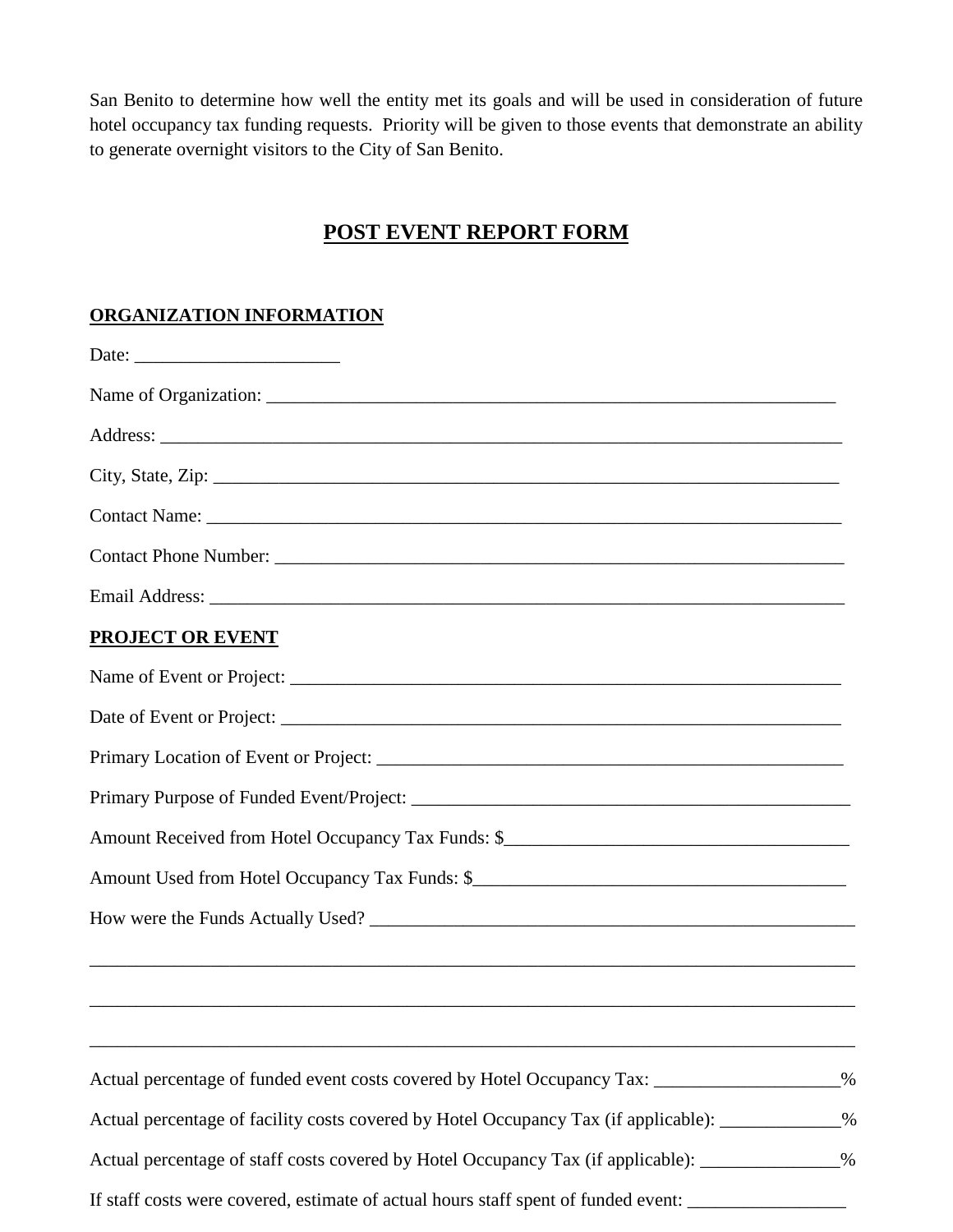How many years has this Event/Project been held?

| How many people did you predict would attend this event/project? (number submitted in application |  |
|---------------------------------------------------------------------------------------------------|--|
| for HOT funds):                                                                                   |  |

What would you estimate was the actual attendance at the event/project? \_\_\_\_\_\_\_\_\_\_\_\_\_\_\_

How many room nights were generated at San Benito hotels, motels, or bed & breakfasts by attendees of this event/project? \_\_\_\_\_\_\_\_\_\_\_\_\_\_\_\_\_\_\_\_\_\_\_\_\_\_\_\_\_\_\_\_\_\_\_\_\_\_\_\_\_\_\_\_\_\_\_\_\_\_\_\_\_\_\_\_\_\_\_\_\_\_\_\_\_

If this event/project has been funded by HOT in the last three years, how many room nights were generated at San Benito hotels, motels, or bed & breakfasts by attendees of this event/project?

Last year: \_\_\_\_\_\_\_\_\_ 2 years ago: \_\_\_\_\_\_\_\_ 3 years ago: \_\_\_\_\_\_\_\_

What method did you use to determine the number of people who booked rooms at San Benito hotels, motels, or bed & breakfasts (e.g.; room block usage information, survey of hoteliers, etc.)?

\_\_\_\_\_\_\_\_\_\_\_\_\_\_\_\_\_\_\_\_\_\_\_\_\_\_\_\_\_\_\_\_\_\_\_\_\_\_\_\_\_\_\_\_\_\_\_\_\_\_\_\_\_\_\_\_\_\_\_\_\_\_\_\_\_\_\_\_\_\_\_\_\_\_\_\_\_\_\_\_\_\_

\_\_\_\_\_\_\_\_\_\_\_\_\_\_\_\_\_\_\_\_\_\_\_\_\_\_\_\_\_\_\_\_\_\_\_\_\_\_\_\_\_\_\_\_\_\_\_\_\_\_\_\_\_\_\_\_\_\_\_\_\_\_\_\_\_\_\_\_\_\_\_\_\_\_\_\_\_\_\_\_\_\_

Was a room block established for this event/project at an area hotel, and if so, did the room block fill?

If not, how many rooms were picked up?

Please check all efforts your organization actually used to promote this event/project, and how much was actually spent in each category:

 $\square$  Newspaper:  $\quad \quad \$$   $\square$  Direct Mail:  $\quad \quad \blacksquare$ 

Radio: \$\_\_\_\_\_\_\_\_\_\_\_ Internet/Website: \$\_\_\_\_\_\_\_\_\_\_

□ Press Releases: \$

 $\Box$  Television:  $\Box$  S

What new marketing initiatives did you utilize to promote hotel and convention activity for this event/project?

\_\_\_\_\_\_\_\_\_\_\_\_\_\_\_\_\_\_\_\_\_\_\_\_\_\_\_\_\_\_\_\_\_\_\_\_\_\_\_\_\_\_\_\_\_\_\_\_\_\_\_\_\_\_\_\_\_\_\_\_\_\_\_\_\_\_\_\_\_\_\_\_\_\_\_\_\_\_\_\_

\_\_\_\_\_\_\_\_\_\_\_\_\_\_\_\_\_\_\_\_\_\_\_\_\_\_\_\_\_\_\_\_\_\_\_\_\_\_\_\_\_\_\_\_\_\_\_\_\_\_\_\_\_\_\_\_\_\_\_\_\_\_\_\_\_\_\_\_\_\_\_\_\_\_\_\_\_\_\_\_

\_\_\_\_\_\_\_\_\_\_\_\_\_\_\_\_\_\_\_\_\_\_\_\_\_\_\_\_\_\_\_\_\_\_\_\_\_\_\_\_\_\_\_\_\_\_\_\_\_\_\_\_\_\_\_\_\_\_\_\_\_\_\_\_\_\_\_\_\_\_\_\_\_\_\_\_\_\_\_\_

\*\*Please attach samples of documents showing how San Benito was recognized in your advertising/promotional campaign.

**\*\*Please attach at least one sample of all forms of advertising/promotion used in your campaign. If the sample itself does not indicate the medium used or where the advertising took place, please include other information that shows location of the advertising and medium utilized**.